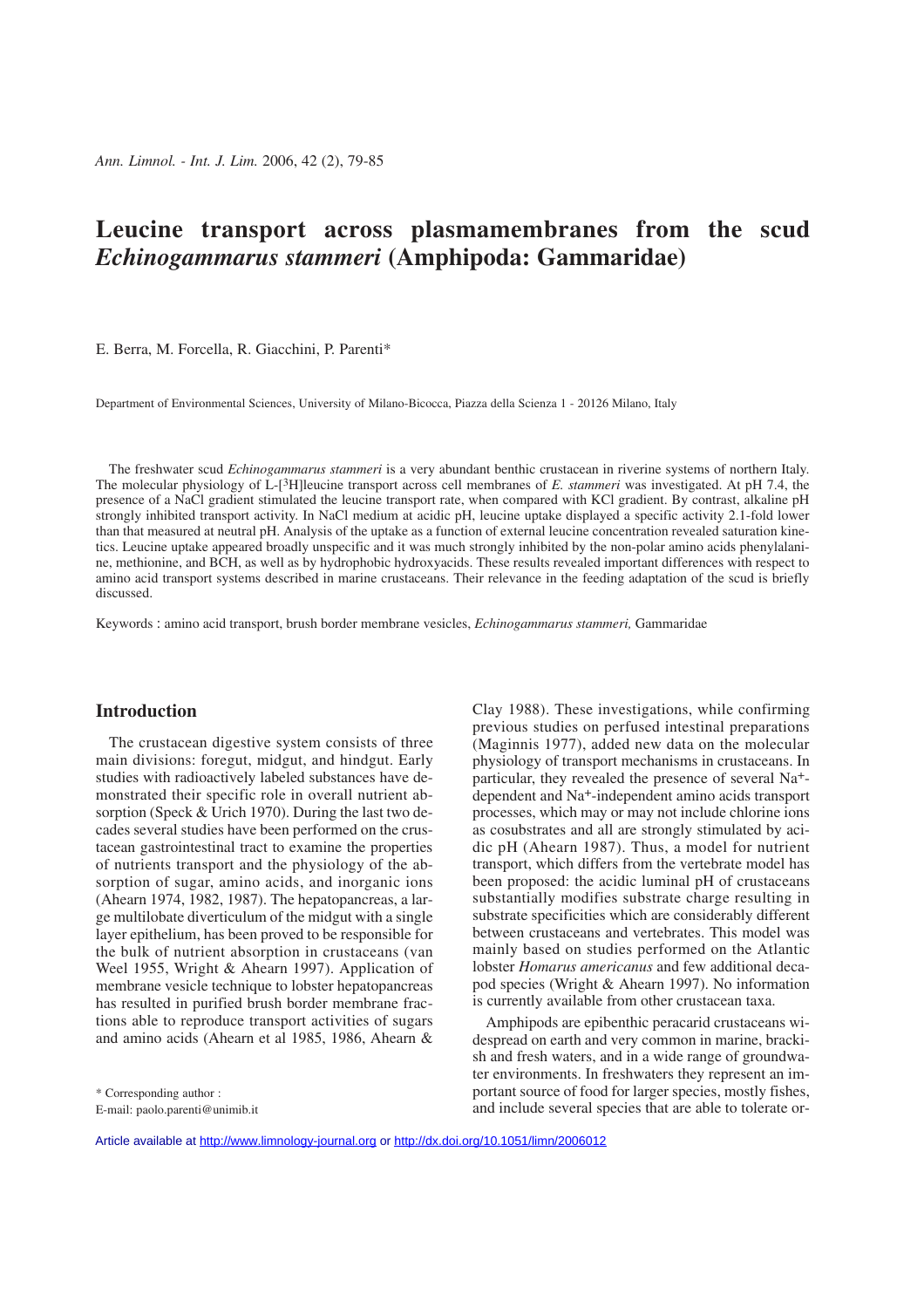ganic contaminants, so that gammarids have been considered for development of specific biochemical biomarkers (McLoughlin et al. 2000). The gammarid *Echinogammarus stammeri* (Karaman 1931) is widely distributed in the Alpine region of northern Italy, slightly extending into the Apennine peninsula and crossing the border into France, Switzerland, and Slovenia. As most other scuds this species up benthic habits, it feeds on coarse particulate material of different origin and, consequently has an important role in detritus processing and nutrient cycling in freshwater ecosystems (Karaman 1993). While data about nutrient absorption in other macrobenthic invertebrates are available (Parenti et al. 2001, Forcella et al. 2004), nothing is known on freshwater crustaceans. Cell membranes purified in form of closed vesicles are a useful tool in the characterization of molecular features of transport systems (Lucke et al. 1978, Ahearn, 1987, Parenti et al. 2000). However, species of relatively small size, such as *E. stammeri,* have been excluded from these studies. Therefore, in order to add new data on comparative physiology of nutrient absorption in freshwater Crustacea, an investigation on the properties of leucine transport across purified plasmamembranes from *E. stammeri* was undertaken.

## **Material and methods**

## **Animals**

Specimens of *E. stammeri* (length > 5 mm) were collected at several localities along the Ticino River, northern Italy, maintained in large vessels at  $6 \pm 1$  °C, and fed *ad libitum* with Tetramin® for 1-2 weeks before use for experiments.

### **Chemicals**

L-[4,5-3H]-leucine 152 Ci/mmol was purchased from Amersham Pharmacia Biotech. Leucine, HEPES (4-(2-hydroxyethyl)piperazine-1-propansulfonic acid), Tris (2-amino-2-(hydroxymethyl)-1,3-propanediol), enzyme, substrates, and coenzymes were from Sigma-Aldrich.

#### **Brush border membrane preparation**

Membrane vesicles were prepared using the method described by Wolfersberger et al. (1987) with minor modifications. Briefly, animals (roughly 3 g per experiment) were suspended with 9 volumes of a hypotonic Tris buffer (Tris-HCl 17 mM, pH 7.4, mannitol 100 mM, EGTA 5 mM) and homogenized at 4°C in a glass and teflon Potter-Helvehjem, two 9-strokes at 3,000 rpm, separated by 2 min in ice. The suspension was then filtered through two layers of surgical gauze. An equal volume of 24 mM  $MgCl<sub>2</sub>$  was added to the recovered volume. The resulting mixture was thoroughly stirred for 15 min in an ice bath and then centrifuged at 2,500 g for 15 min at 4°C. The resulting pellet was discarded and the supernatant centrifuged at 48,000 g for 20 min at 4°C. The pellet was resuspended in 0.5 homogenate volume of cold Tris buffer and homogenized in a glass and teflon Potter-Helvehjem, two 6-strokes at 2,000 rpm, separated by 1 min in ice. After addition of an equal volume of 24 mM  $MgCl<sub>2</sub>$ , the mixture was stirred for 15 min in an ice bath and centrifuged as above at low speed and then at high speed. The final pellet was resuspended in 1 vol of initial buffer, homogenized in Potter-Helvehjem as before, and centrifuged again at 48,000 g for 20 min at 4°C. The obtained pellet was resuspended in HEPES-Tris 10 mM, pH 7.4, mannitol 100 mM, and represented the membrane preparation used for transport experiments. The recovery was about 0.8 mg membrane proteins/g fresh individuals. For transport experiment, the suspension was made at a protein concentration of 2-3 mg/ml as assayed according to Bradford (1976) using bovine serum albumin as standard.

## **Transport experiments**

Amino acid uptake studies were performed at 22°C by incubating 10 µl of freshly prepared vesicles and 40 µl of an appropriate radioactive cocktail, including L- ${}^{3}$ [H]-Leucine (30-90 µCi/ml), as reported in the figure legends. Uptake studies were performed by a rapid filtration technique described elsewhere (Parenti et al. 1992). Incubation was stopped by the addition of 50 volumes of ice-cold stop solution (150 mM NaCl, 10 mM HEPES-Tris, pH 7.2) and the overall solution was filtered under vacuum through pre-wetted mixed-esters cellulose filter (0.45 µm pore size, Micro Filtration System, Dublin, California). Filters were quickly rinsed with 10 ml of ice-cold stop solution and filter-associated radioactivity was counted in a scintillation spectrometer Tri-Carb, Packard, model 300 C. Each experiment was performed in triplicate and repeated at least three times with different membrane preparations. Uptakes were expressed as nmol/mg of membrane proteins. Experimental data are given with  $\pm$  SE and analyzed by computer using a multiparameter, iterative, non-linear regression program based on the Marquardt-Levenberg algorithm (Sigma Plot, Jandel, CA).

#### **pH measurements in vivo**

To estimate the lumen pH (Zhuang et al. 1999), individual gammarids were dissected alive on a microsco-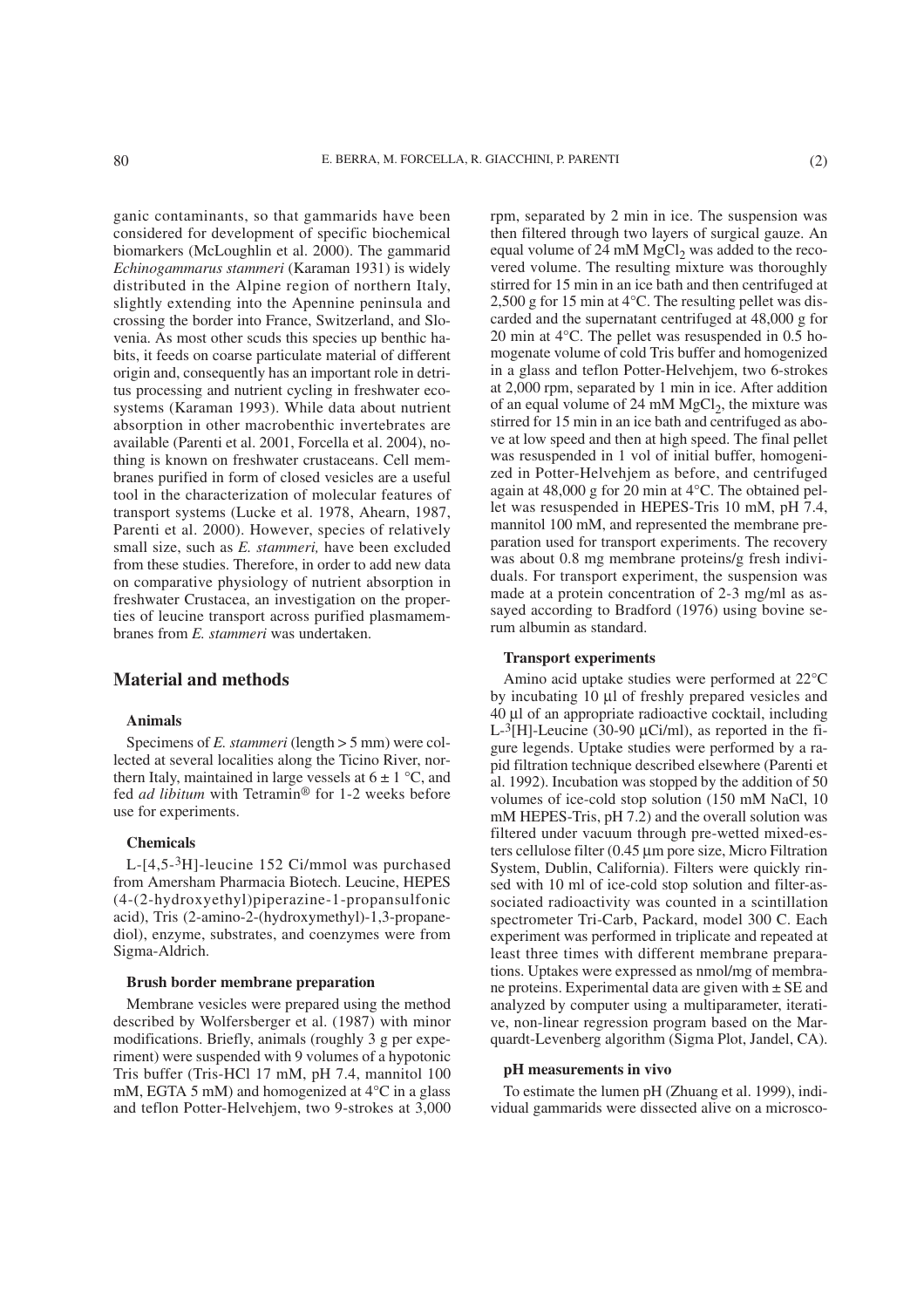pic slide, the intestine was isolated and examined under a Leica stereomicroscope adding one of the following indicators (in powder to not dilute body fluids): phenolphthalein, thymol blue and cresol red. Segments were compared visually with standards prepared in step of approximately 0.5 pH units.

# **Results**

Purity of membrane preparation from whole *E. stammeri* prepared by magnesium precipitation was assessed by comparing the activity of the membranebound enzyme leucine aminopeptidase (LAP) in whole homogenate and in final membrane suspension. LAP specific activity was enriched significantly over the specific activity in the whole animal homogenate. The values were  $0.6 \pm 0.1$  mU/mg and  $6.2 \pm 0.2$ mU/mg in crude extract and in membrane preparation, respectively. In contrast cytochrome c oxidase did not exhibit increased activity in the enriched membrane fraction. This result indicates that the preparation was mainly represented by brush border membranes of gut origin. The yield was  $0.34 \pm 0.04$  mg of membrane proteins per gram of wet weight.

The incubation of the membrane preparation from *E. stammeri* in a medium containing tracer amount of labeled substrates demonstrated that these membranes are constituted by closed vesicles able to take up the labeled compounds as it has been demonstrated by similar preparations made from mammalian intestine (Lucke et al. 1978), crustacean hepatopacreas (Ahearn et al. 1986) or insect midgut (Parenti et al. 1992). The presence of closed vesicles is believed whenever a so-called "overshoot" phenomenon is observed, i.e. a transient accumulation of labeled compound at short time (15-60 sec) of incubation greater than that observed after a prolonged time (60-120 min) of incubation. In preliminary experiments performed in *E. stammeri* vesicles, such an overshoot phenomenon was observed in the presence of labeled amino acid, whereas it was not detected using D-[14C]glucose irrespective of the composition of the incubation buffer (not shown). Maximal effects were observed with L-[3H]leucine as tracer and for this reason we decided to further characterize the transport system in these crustaceans.

Figure 1 shows the time-course of 0.05 mM leucine uptake in the presence of an inwardly directed NaCl or KCl gradient (100 mM $_{\text{out}}$ /~0 mM $_{\text{in}}$ ) at slightly alkaline pH. After one minute of incubation, in the presence of sodium, but not potassium, the intravescicular amino acid concentration was 6.7 higher than that measured at the equilibrium, which suggests the presence of a highly efficient sodium-dependent carrier-mediated amino acid transport system.

To ascertain whether leucine transport exhibited a requirement for chloride, as demonstrated in other crustaceans, or for more alkaline medium pH a second set of measurements were performed (Fig. 2). Results indicated that in the presence of NaCl the uptake rate is 2-fold higher than that measured in the absence of salts (Fig. 2, column *b* vs *a*) or 1.85-fold higher than that measured in the presence of KCl (Fig. 2, column *b* vs *c*). In the presence of sodium ions, the rate increased, albeit slightly, when Cl<sup>-</sup> was substituted by the more lipophilic anion thiocyanate (SCN<sup>-</sup>), suggesting that uptake was in some way sensitive to changes of membrane potential (Fig. 2, column *b* vs *d*). This effect was not observed in the presence of potassium ions. A similar pattern of cation and anion specificity was obtained when medium pH was shifted at value 8.4, even though, in all conditions, uptake rate were significantly lower than the corresponding rates measured at pH  $7A$ 

Next, the effect of acidic medium pH on leucine uptake was investigated. When extravesicular pH was reduced from 7.4 to 5.0 a decrease of the specific activity of the sodium-dependent leucine uptake was observed, whereas the cation-independent component, measured in the presence of potassium or in the absence of added salts remained unchanged (Fig. 3). *In vivo* measurements of lumen pH in single individuals emphasized a slightly alkaline pH in the midgut. When cresol red + thymol blue became in contact with the inner content of the midgut the yellow color suddenly changed to a deep violet if the midgut content has a pH close to 8.0. The color change was not much evident in *E. stammeri,* which showed a light blue coloration. Accordingly, phenolphthalein failed to change color, indicating that the lumen pH value was well below 10. These data are in agreement with pH dependence of leucine uptake as measured above.

Uptake of 0.01 mM L- $[3H]$ leucine was a linear function of time from 3 to 20 seconds of incubation, whereas that for  $0.5 \text{ mM L}$ -[<sup>3</sup>H]leucine was linear until 10 seconds of incubations (not shown). Therefore, 7 seconds of incubation was chosen as a good estimation of initial rate for studies of the effect of substrate concentration on leucine uptake. Then, transport measurements were corrected for non-specific binding by subtraction a blank uptake made by adding simultaneously the radioactive cocktail and the vesicles suspension to the stop solution. Figure 4 shows the effect of leucine concentration (0.001 to 0.5 mM) on L- [3H]leucine influx from an incubation medium buffered at pH 7.4 and containing 100 mM NaCl. Over the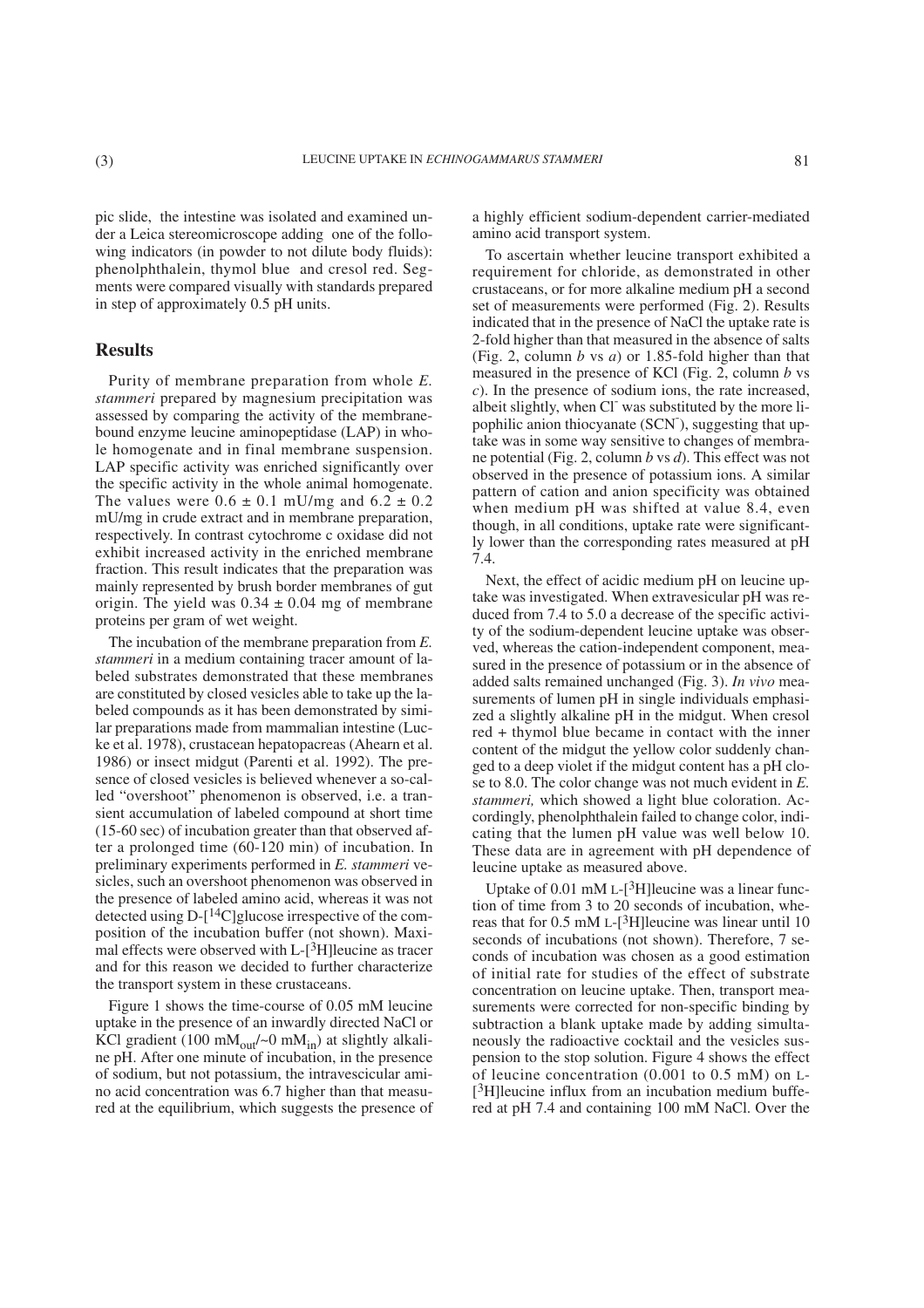

Fig. 1. Time course of leucine uptake into BBMV from *E. stammeri.* One volume of vesicles prepared in 20 mM HEPES-Tris, pH 7.4 and 100 mM mannitol were diluted into four volumes of the same buffer, containing 100 mM NaCl (closed symbols) or 100 mM KCl (open symbols). Incubation buffers included 0.01 mM <sup>3</sup>H-leucine. At the indicated times, mixture was blocked by dilution in ice-cold stop solution as described in Material and Methods. Data represents mean  $\pm$  S.E. of four determinations.



Fig. 3. Effect of acidic pH on leucine uptake into BBMV from *E. stammeri.* Vesicles prepared as in Fig. 1 were diluted in the same buffer (pH 7.4) and in 100 mM MES-Tris solutions buffered at pH 6.5, 5.5 and 4.0 to give the indicated final pH values. Uptake was performed in the presence of 100 mM mannitol (black bar), 100 mM NaCl (light gray bar) or 100 mM KCl (gray bar) and 0.01 mM  ${}^{3}$ H-leucine. Data represents mean  $\pm$  S.E. of four determinations.

above amino acid concentration range, uptake was a curvilinear function of external leucine concentration and could be described by the sum of at least two independent processes acting simultaneously: i) a carriermediated process displaying saturation kinetics and



Fig. 2. Effect of alkaline pH on leucine uptake into BBMV from *E. stammeri*. Vesicles prepared as in Fig. 1 were diluted in the same buffer (pH 7.4) and in 20 mM Tris-HCl pH 10.8 (final pH 8.4), containing 100 mM mannitol (a), 100 mM NaCl (b), 100 mM KCl (c), 100 mM NaSCN (d) or 100 mM KSCN (e) and 0.01 mM  $3H$ -leucine. Data represents mean  $\pm$  S.E. of four determinations.



Fig. 4. Leucine uptake as a function of leucine concentration. Initial rates of leucine uptake were measured in the presence of 100 mM NaCl, at pH 7.4, and at the indicated leucine concentrations. Overall uptake was corrected for non saturable component to give hyperbolic component representing the carrier-mediated process (see text for details).

described by the Michaelis-Menten equation, and ii) a linear entry system proportional to external leucine concentration representing a low affinity transport system or simple diffusion. Therefore the overall process is described by the following equation: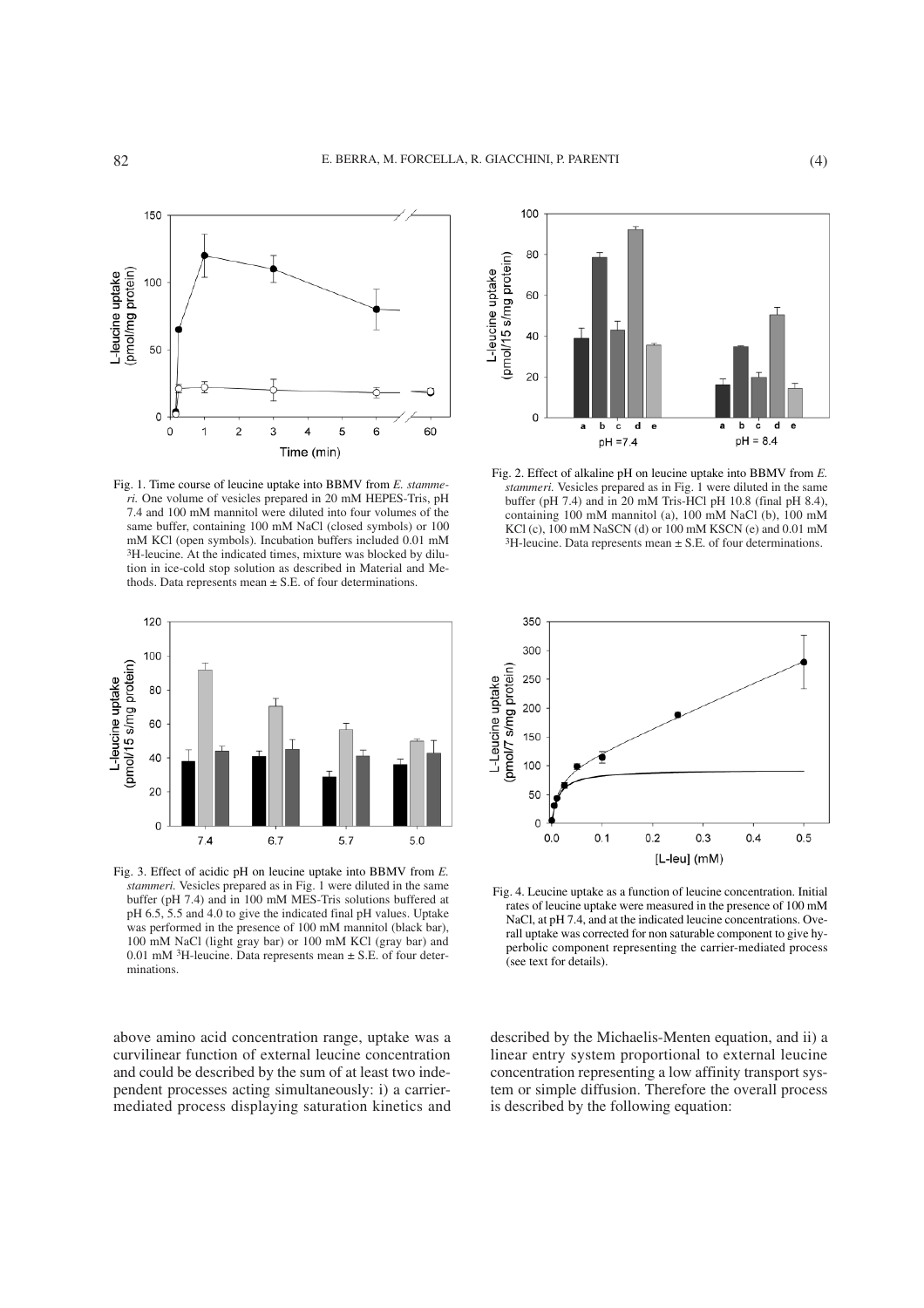where  $v_0$  is the initial rate of leucine uptake;  $V_{\text{max}}$ , the maximal initial uptake rate;  $K_{Leu}$  is the affinity constant also called Michaelis-Menten constant for leucine; and C is a constant accounting for the linear component, often referred as "diffusional component". The kinetic parameters estimated from two independent experiments are reported in Table 1. The data indicated that the carrier-mediated sodium-dependent leucine uptake has a strong affinity for its substrate, the leucine, as the affinity is in the micromolar range, and, therefore, saturate at concentration of about 0.2 mM leucine. As a matter of fact at this leucine concentration the ratio  $V_{\text{max}} \cdot$  [Leu]/ ( $K_{Leu}$  + [Leu]) in equation (1) is close to  $V_{\text{max}}$ , the maximal velocity. More elevated concentrations could be taken up through less specific transport systems which saturated at high substrate concentration and that in the range of concentration used here are indistinguishable from simple diffusion. Saturation was present only in the presence of sodium e we were unable to demonstrate saturation kinetics in the same range of leucine concentration used above when sodium was substituted by potassium.

Table 1. Kinetics of leucine uptake into BBMV from E. stammeri. Kinetics parameters were calculated by fitting the experimental data illustrated in Figure 3 and in an additional experiment to the equation (1) reported in the text. Estimation was made using a non-linear regression program as cited in Materials and Methods.

| Parameter                             | 1st experiment    | 2nd experiment    |
|---------------------------------------|-------------------|-------------------|
| $r_{leu}$                             | $0.013 \pm 0.003$ | $0.014 \pm 0.006$ |
| $V_{\text{max}}$ (pmol/7s/mg protein) | $931 \pm 75$      | $95.5 \pm 10.9$   |
| Diffusional component (min-1)         | $381 \pm 19$      | $270 \pm 55$      |

Previous vesicles study (Parenti et al. 2000) suggested that leucine uptake can be competitively inhibited by a number of amino acids and analogues. To assay specificity of leucine transport into membrane vesicles from *E. stammeri,* 0.01 mM L-[3H]leucine uptake was measured in the presence of a 20-fold excess of unlabeled amino acids, analogues, and derivatives. Initial uptake rate measurements in the presence of 100 mM NaCl at pH 7.4 were performed. Results are shown in Table 2. Almost all the compounds tested as inhibitors produced a reduction of the specific leucine uptake as determined against a control in the presence of mannitol. From the calculated residual activity (*i*) and assu-

Table 2. Inhibition of leucine uptake in BBMV from E. stammeri. Initial rate of 0.01 mM l-[3H]leucine was measured at pHin =  $pHout = 7.4$ , 100 mM NaCl, and in the presence of 0.2 mM of the indicated inhibitor. Residual activity was calculated from a control in the presence of mannitol. The inhibition constant Ki was determined assuming competitive inhibition.

| Inhibitor                     | residual activity $(\%)$ | $K_i$ (mM) |
|-------------------------------|--------------------------|------------|
|                               |                          |            |
| L-Leucine                     | 10.1                     | 0.015      |
| L-Phenylalanine               | 17.0                     | 0.023      |
| L-Methionine                  | 23.4                     | 0.034      |
| L-Alanine                     | 40.5                     | 0.076      |
| L-Proline                     | 60.3                     | 0.172      |
| Glycine                       | 51.1                     | 0.118      |
| L-Lysine                      | 63.7                     | 0.198      |
| L-Glutamic acid               | 87.7                     | 0.518      |
| β-Alanine                     | 60.0                     | 0.170      |
| BCH                           | 57.4                     | 0.152      |
| Acivicin                      | 32.6                     | 0.055      |
| L-Leucine methyl ester        | 57.1                     | 0.150      |
| L-Leucine ethyl ester         | 52.4                     | 0.125      |
| Glycine methyl ester          | 88.0                     | 0.530      |
| 2-hydroxyvaleric ethyl ester  | 56.3                     | 0.146      |
| 3-hydroxybenzoic methyl ester | 46.9                     | 0.100      |
| 4-hydroxybenzoic methyl ester | 45.8                     | 0.095      |

ming pure competitive inhibition, the mM inhibition constant  $(K_i)$  can be estimated according to the following equation:

$$
i = \frac{\begin{bmatrix} I \end{bmatrix}}{\begin{bmatrix} I \end{bmatrix} + K_i \begin{bmatrix} 1 + \frac{\begin{bmatrix} S \end{bmatrix}}{K_{Leu}} \end{bmatrix}}
$$

In principle, uncompetitive inhibition could be expected if the inhibitor, by using the same sodium gradient, decrease sodium availability for the transport to be measured. The low concentration (0.2 mM) of the inhibitor and the short time (7 s) selected for uptake determination, ruled out this possibility. As shown in Table 2, leucine uptake was strongly inhibited by hydrophobic amino acids (phenylalanine, methionine, and alanine) and bulky hydrophobic analogues (BCH, acivicin). The transport was also inhibited by hydrophobic amino esters and hydroxyacids, suggesting that the side chain of the amino acid play a major role in the binding to the transport protein. Glycine was a quite good inhibitor, but not its derivative glycine methyl ester, indicating that, as expected, the  $\alpha$ -carboxylic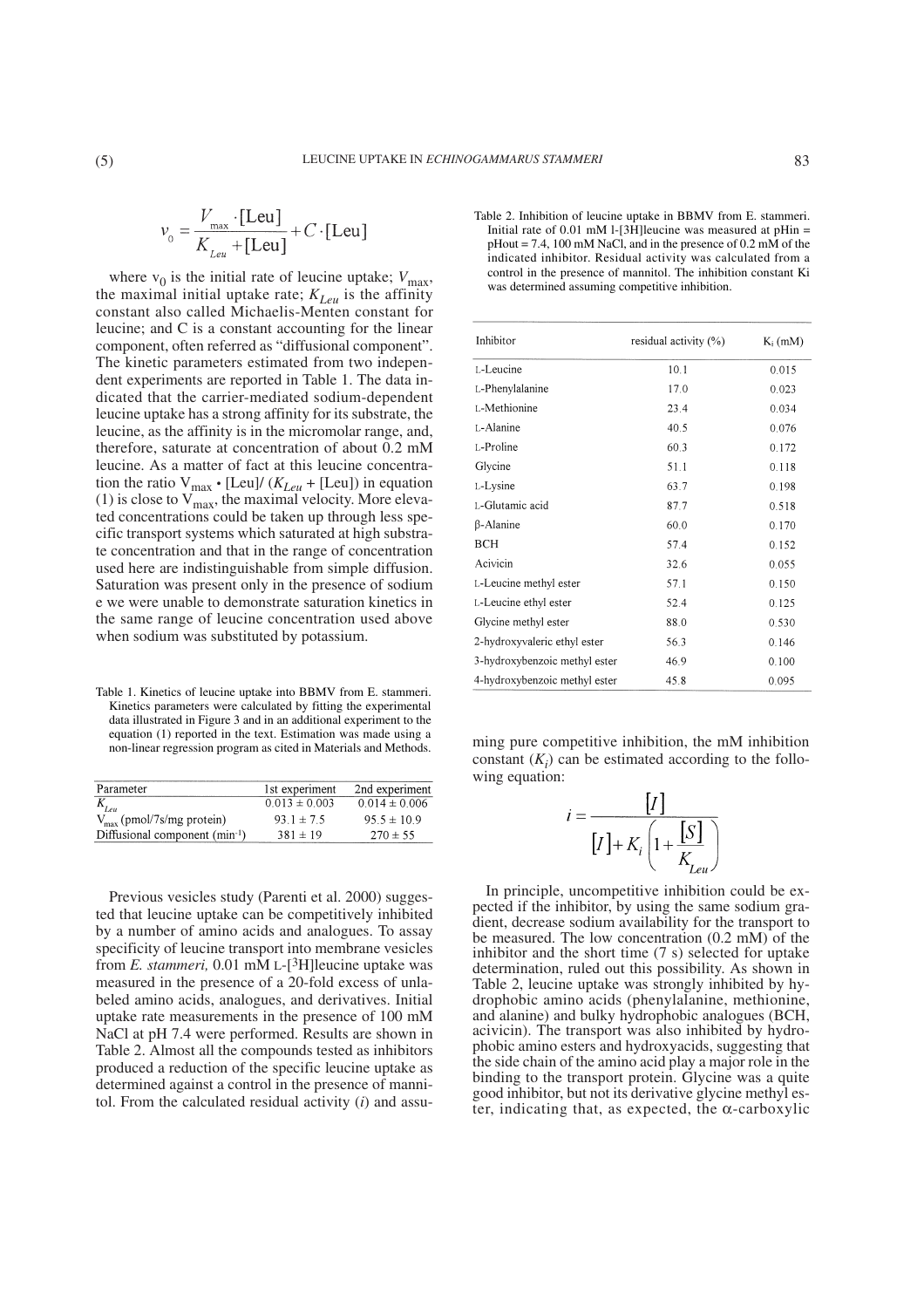group is important for binding to the carrier protein. Also, a contribution is given by the amino group: βalanine is a poor inhibitor compared to common alanine. However, α-hydroxyesters are able to significantly inhibit leucine uptake, demonstrating the importance of the presence of a hydrophilic group on the a-carbon of the substrate molecule. Recently (Leonardi et al., 2001), a potent activation mechanism by leucine methyl ester and few related compounds has been described in Insects. As shown in Table 2, these substances produced inhibition rather than activation of leucine uptake in *E. stammeri.*

# **Discussion**

MacIntosh et al. (1994) reported for the first time an experimental procedure aimed to obtain purified brush border membranes from whole invertebrates of tiny size. This methodology combined the well-known Mg++ precipitation-differential centrifugation protocol (Wolfersberger et al. 1987) with low speed centrifugation and filtration on cheesecloth. Since then it has been used both for binding studies (Abdul-Rauf & Ellar 1999) and transport experiments (Parenti et al. 2001). In this paper, we present results on solute transport capability in a membrane preparation obtained from whole animals of the freshwater crustacean species *E. stammeri.* This preparation was apparently composed of closed vesicles able to take up amino acids, as evidenced by the radiolabeled tracer  $L$ -[ $3H$ ]leucine. Uptake was sodium-dependent, chloride-insensitive and pH-dependent, with an optimum at slightly alkaline values around pH 7.4. In addition, leucine transport was mediated by a specific carrier protein, which saturated at about 0.2 mM leucine and can use, as substrates, additional amino acids, mainly hydrophobic. If external leucine concentration was further increased, the relationship between the uptake rate and the concentration followed a quasi-linear pattern, suggesting that other mechanisms, probably diffusional or low affinity systems, could be involved in amino acid absorption.

Most of what we know about molecular physiology of nutrient transport processes in the crustacean gastrointestinal tract came from studies on hepatopancreas brush border membrane vesicles from the lobster *Homarus americanus* (Wright & Ahearn 1997). These studies were a consequence of a series of physiological data demonstrating a minimal role of the crustacean intestine in total nutrient transport (Ahearn 1982). Vesicles obtained from lobster hepatopancreas using the magnesium precipitation method were employed to characterize several organic solute transporters, including D-glucose, a number of L-amino acids and inositol. A summary of the findings of these studies indicated the presence of at least seven transport systems, of which four are sodium-dependent and three are sodium-independent. The former include the carrier systems for D-glucose, inositol, L-leucine, and L-glutamate, the latter group contains the transporter for L-alanine (able to recognize also L-lysine and L-arginine), Lproline, and a second system for L-leucine. In the case of L-glutamate and L-leucine sodium-dependent systems, a stimulatory effect of chloride ions was observed. Moreover, a reduction of pH down to 4.0 had a marked stimulatory effect on uptake rate of both Na+ dependent and Na+-independent transport systems.

The main result reported in the present paper is that, despite differences in ionic concentrations between marine and freshwater habitat, *Echinogammarus* appears to use a strategy to move organic molecules into its cells similar to that present in *Homarus.* Important differences are, however, present. Variations between amino acid uptake from the scud *E. stammeri* and that reported in the lobster *H. americanus,* can be related to the ecological niche occupied by the two species and their feeding behaviour. A number of variations are quantitative in nature, such as the very high affinity found in *Echinogammarus* (the  $K<sub>m</sub>$  for leucine is one order of magnitude lower in the scud compared to that measured in the lobster). However, some differences are qualitative, such as the decrease of the specific transport activity at the acidic pH observed in *Echinogammarus* compared to data obtained in *Homarus.* The sensitivity to medium pH appears the main feature, which distinguishes *Echinogammarus* from *Homarus.* Gastric content of *Homarus* is acidic and is periodically flushed through hepatopancreas tubules, where they come into contact with apical surfaces of absorptive cells (Wright & Ahearn 1997). Thus protons can be used as driving force to further increase nutrient transport rate and absorption efficiency. *Homarus* is primarily carnivorous and there are evidences that when proteins are the primary food material the lumen pH tends to be slightly acidic (O'Riordan 1969). The ultrastructure of hepatopancreatic caeca has been examined in *Gammarus minus* (Schultz 1976) and the author concluded that within the Malacostraca the hepatopancreatic epithelium of Amphipoda is more similar to that of Decapoda than that of Isopoda. Despite these structural similarities, our results show that *Echinogammarus* does not use protons as driving force for amino acid uptake. The trophic ecology of gammarids has been recently revisited by MacNeil et al. (1997). They concluded that, although gammarids are typical-